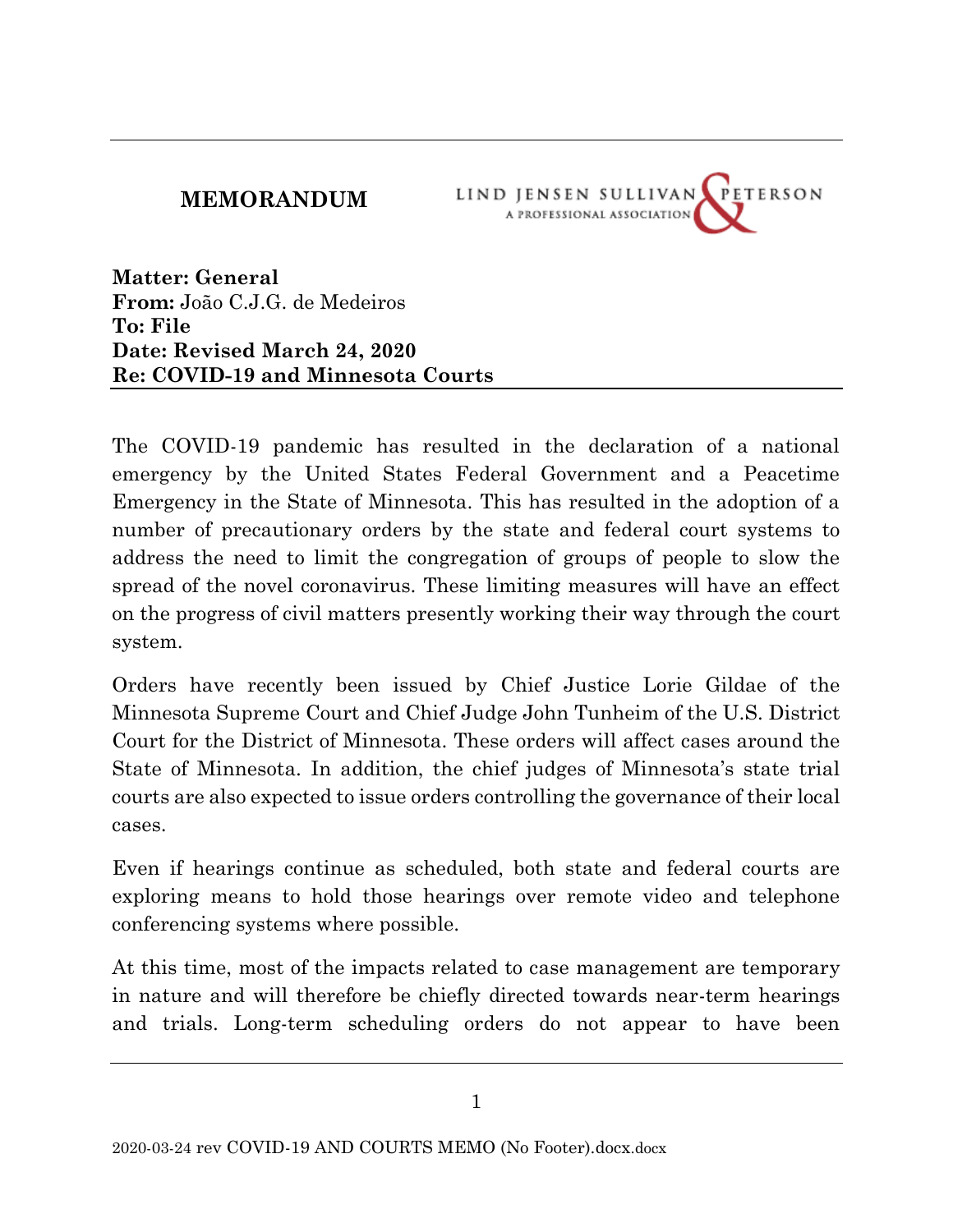significantly impacted by the orders. However, it is unclear how realistic this is, particularly with respect to in-person discovery such as depositions and medical examinations. To the extent this form of discovery cannot be accommodated, it may be necessary to seek relief from the judge presiding over a matter.

This Memorandum provides an outline on the likely impact of the orders issued to date upon the handling of these matters. Because this is an emergent situation, the rules and procedures outlined below will change. If this occurs, such changes are likely to be in the direction of further suspensions and delays of court deadlines & hearings.

## **U.S. District Court for the District of Minnesota**

As of the time of this Memorandum, the United States Courthouses in Minneapolis, St. Paul, Duluth, and Fergus Falls remain open for limited business. However, all jury trials in the District of Minnesota have been postponed through at least April 27, 2020.

Other hearings and bench trials have not been affected by the Court's order. These will continue as scheduled unless the individual judges order otherwise. In addition, the individual judges may implement telephonic of videoconference hearings as they deem appropriate.

Discovery and trial-related deadlines in civil cases have NOT been affected by this continuance, notwithstanding the postponement of trials. Instead, the chief judge has left any modifications of these deadlines to the individual judges handling those cases. Accordingly, in the absence of such an order from a civil judge, scheduling deadlines in civil cases remain in effect.

A second order by the District of Minnesota responds to policies being implemented by the Bureau of Prisons, and is addressed to criminal matters.

On March 23, 2020, General Order No. 3 activated the U.S. District Court's continuity of operations plan through at least April 27, 2020. The COOP appears to be an internal management document, and does not appear to be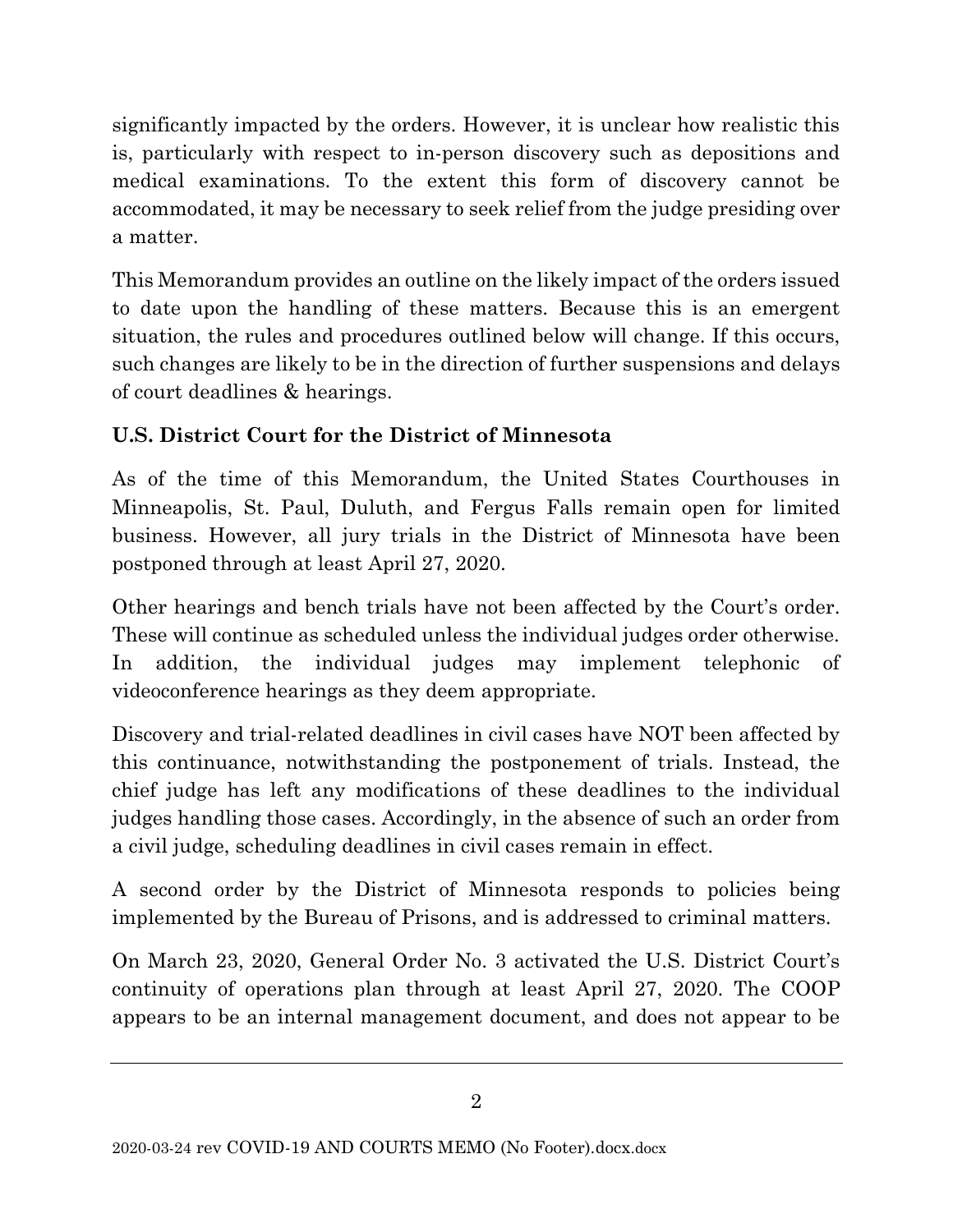publicly available. The public facing order of primary interest to civil litigators is that *attorneys are no longer to provide physical courtesy copies of motion papers while the order remains in effect.*

Finally, the U.S. District Court has implemented certain procedures for entering the court buildings. On March 17, 2020 the District Court entered a new set of protocols regarding entry into the court buildings. The protocols:

(1) Prohibit persons who travelled to a list of affected countries within the previous 14 days;

(2) Prohibit entry by anyone who resides with or has had close contact with someone who travelled to one of the restricted countries within those previous days;

(3) Prohibit entry by anyone who has been asked to self-quarantine by a hospital or health agency; and

(4) Prohibit entry by anyone who was been diagnosed with or had had contact with anyone who has been diagnosed with COVID-19.

The order is enforceable by the U.S. Marshals and Court Security Officers. People are required to self-report whether they meet these conditions to these officers.

Attorneys who meet any of the above conditions and has an upcoming hearing should reach out to the judge's chambers so that appropriate safeguards can be taken or, with the approval of the presiding judge, arrange to appear by teleconference or videoconference.

### **Minnesota State Courts (Statewide)**

Minnesota appellate courts are now authorized to issue reasonable extensions, of up to 30 days, of the deadline for initiating an appeal or requesting review of an order. In addition, although proceedings are continuing as scheduled, the appellate courts have been directed to implement procedures to allow hearings to be conducted remotely, and have been authorized to determine that oral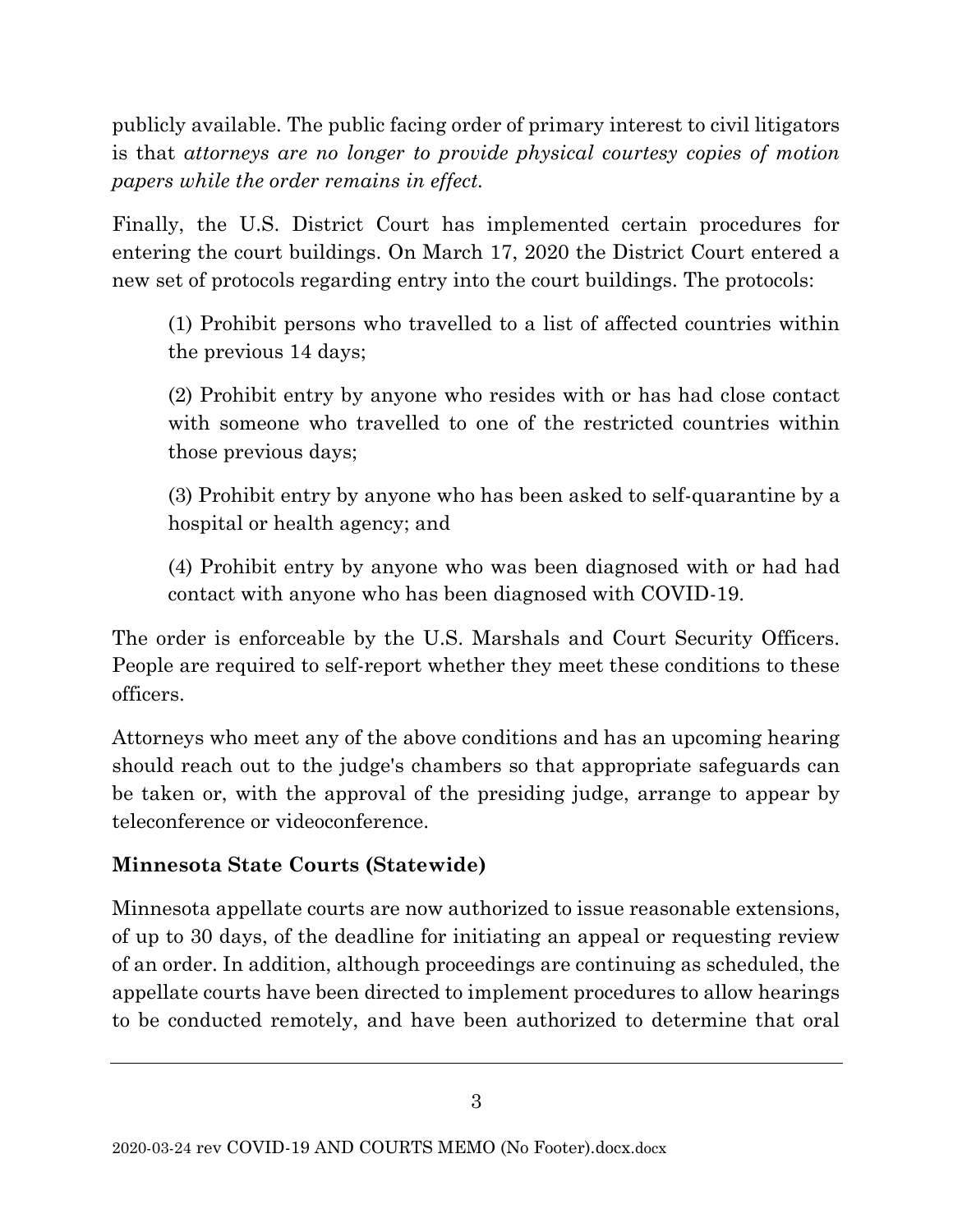argument is not necessary in some cases in light of the emergency. Finally, the deadline for district courts to transmit physical exhibits to the Court of Appeals has been extended until at least April 22, 2020.

The Minnesota Supreme Court of Appeals and Supreme Court have issued standing orders reliving parties from the obligation of filing paper copies of briefs. The Court of Appeals has suspended the requirement of serving bound copies on co-counsel. The Supreme Court has not suspended the requirement of providing bound copies on co-parties. It appears that following the end of the stay of emergency parties might be required to submit paper copies of the briefs upon order of the court or at the request of co-parties.

The Office of Lawyers Professional Responsibility has been authorized to take measures the director deems appropriate in response to the emergency, including transferring as much of the investigation and hearing work to remote works as possible. In addition, panels may be suspended until at least April 22, 2020.

Jury trials that were underway as of March 13, 2020 may continue until completed. However, the commencement of new jury trials has been suspended until at least April 22, 2020.

Effective March 23, 2020, all hearings in non-priority litigation (including most ordinary civil litigation) is to be held remotely via ITV, other remote technology, or by review of written submissions without oral argument.

All filings from parties who are required to make electronic filings should be electronic at this time. *I would strongly recommend that in cases where a prior court order requires courtesy copies to be delivered to the Court, that the attorney reach out to the court to confirm whether the Court still requires such copies.*

With respect to other cases pending before the Minnesota trial courts, the Court has established a priority-ranking system to triage cases. Cases assigned to a Super High Priority or High Priority ranking will proceed as usual. For cases of a lower priority, cases will proceed under modified rules.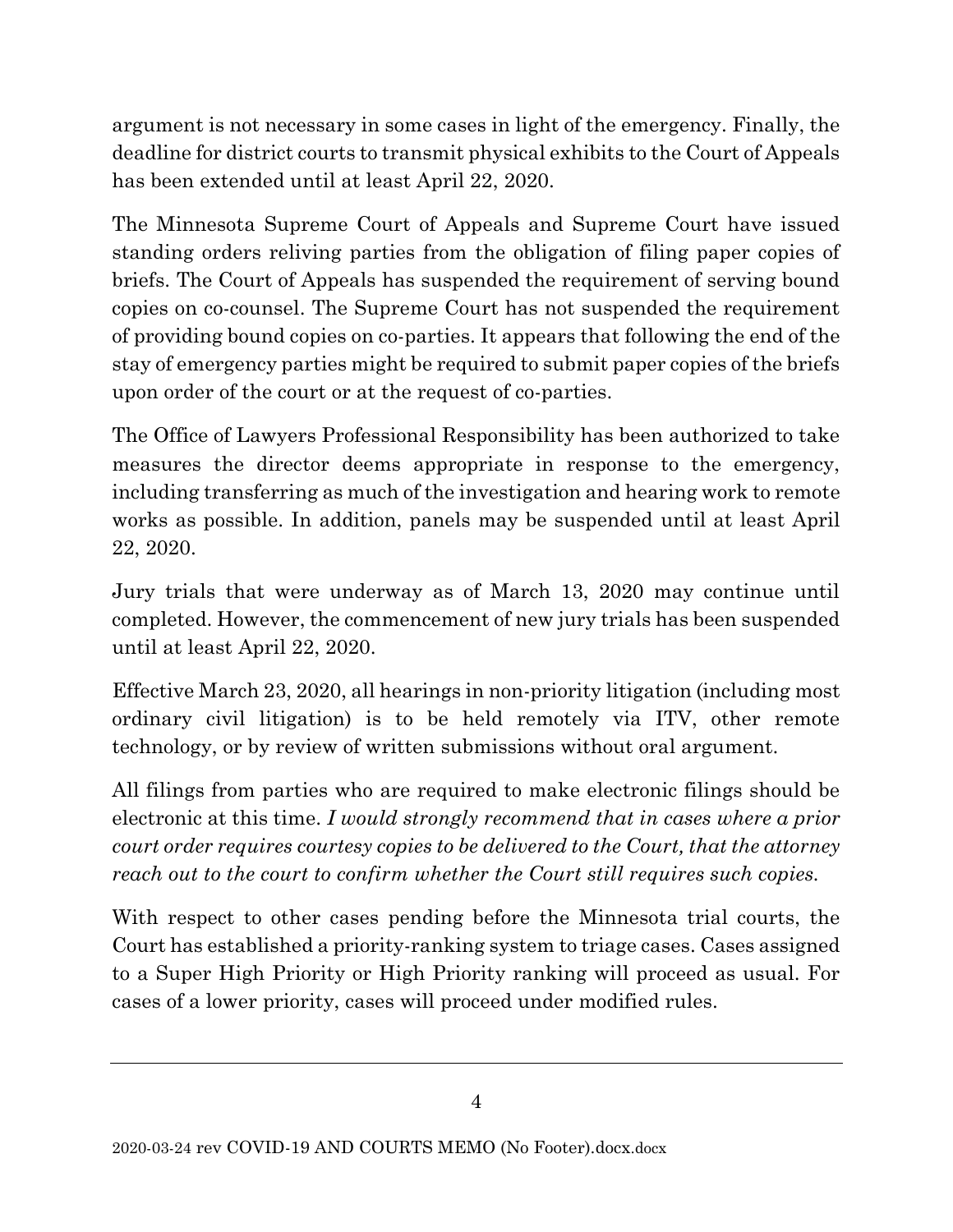With respect to general civil litigation cases, only Temporary Restraining Order, Harassment Restraining Order, and Temporary Injunction cases have been given a High Priority Assignment. These types of hearings and motions will proceed under the ordinary rules. The remainder of general civil-litigation cases may be affected if they have near-term deadlines.

First, new jury trials may not commence or be scheduled in lower-priority cases from March 16 through at least April 15. In addition, ALL court proceedings for these cases are suspended for these lower priority cases between March 16 and at least March 30.

Once proceedings in cases resume, they will occur via video- and telephoneconferencing to the extent possible.

In addition to these measures, the Court has made a number of COVID-19 related orders. Anyone with an elevated risk of transmitting COVID-19 is barred from attending any in-court hearing or proceeding. Witnesses, parties, or others who might attend a hearing must notify the Court if they will be unable to appear at the hearing due to actual or suspected exposure to COVID-19. As a result, it is important for attorneys to remain in contact with their clients and with witnesses related to the scheduling of these matters.

The state law library is closed.

## **Second Judicial District (St. Paul/Ramsey County)**

The Second Judicial District has issued an order implementing the Supreme Court's order, but not expanding upon the restrictions put in place by it. As with the statewide order, the Second Judicial Order will suspend all hearings in lower priority matters for 14 days and will suspend the commencement of new jury trials for 30 days.

The one matter of note is that court facilities in Ramsey County will remain open, including service windows, and filings will also remain open. However, members of the public are being discouraged from making any non-essential visits to court facilities during this time.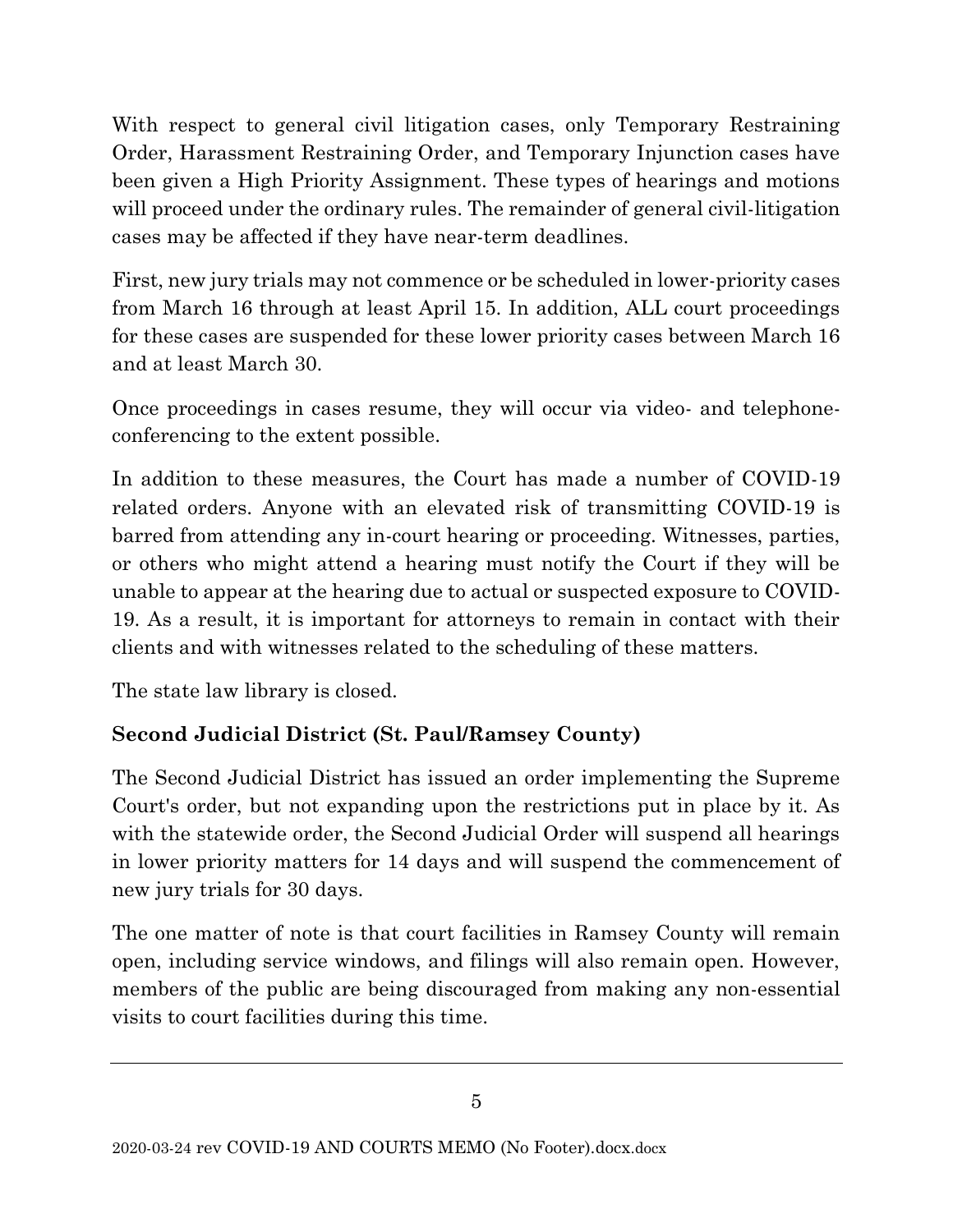The primary effect of this limitation on non-essential physical access to the courthouse, other than the limitations already previously addressed, will be to limit the ability to perform any tasks that cannot be performed remotely. For example, public access to documents filed in Minnesota trial cases is through public access terminals in the courthouses. Therefore, although attorneys working on court files will still be electronically served with documents from the cases they are working on, they may not be able to conduct investigations into documents filed in previous cases involving the same parties or witnesses.

### **Fourth Judicial District (Minneapolis/Hennepin County)**

The Fourth Judicial District issued guidance on March 17, 2020 addressing the Supreme Court order. The Court and service windows remain open, but nonessential visits are discouraged. In-person hearings will not occur in the civil division through at least March 31, 2020, with the exception of Harassment Restraining Order, Temporary Restraining Order, and Temporary Injunction Hearings.

The public records terminals are available, but staff will only issue up to two copies and will mail any additional documents after prepayment. The self-help centers are available for emergency customers only. The Legal Aide Clinics have been cancelled through March 27, 2020. The Fourth Judicial District is attempting to notify attorneys of delays, but those with hearings scheduled between March 16 through March 27 may contact the Court at (612) 348-6000 to follow up on case status. In particular, I would note that although the guidance indicates that in person hearings have been cancelled, it does not address what has happened to telephone conferences with the court.

# **LINKS**

U.S. District of Minnesota General Order [https://www.mnd.uscourts.gov/sites/mnd/files/2020-0313\\_COVID-19-](https://www.mnd.uscourts.gov/sites/mnd/files/2020-0313_COVID-19-AdminOrder.pdf) [AdminOrder.pdf](https://www.mnd.uscourts.gov/sites/mnd/files/2020-0313_COVID-19-AdminOrder.pdf)

U.S. District of Minnesota General Order No. 2